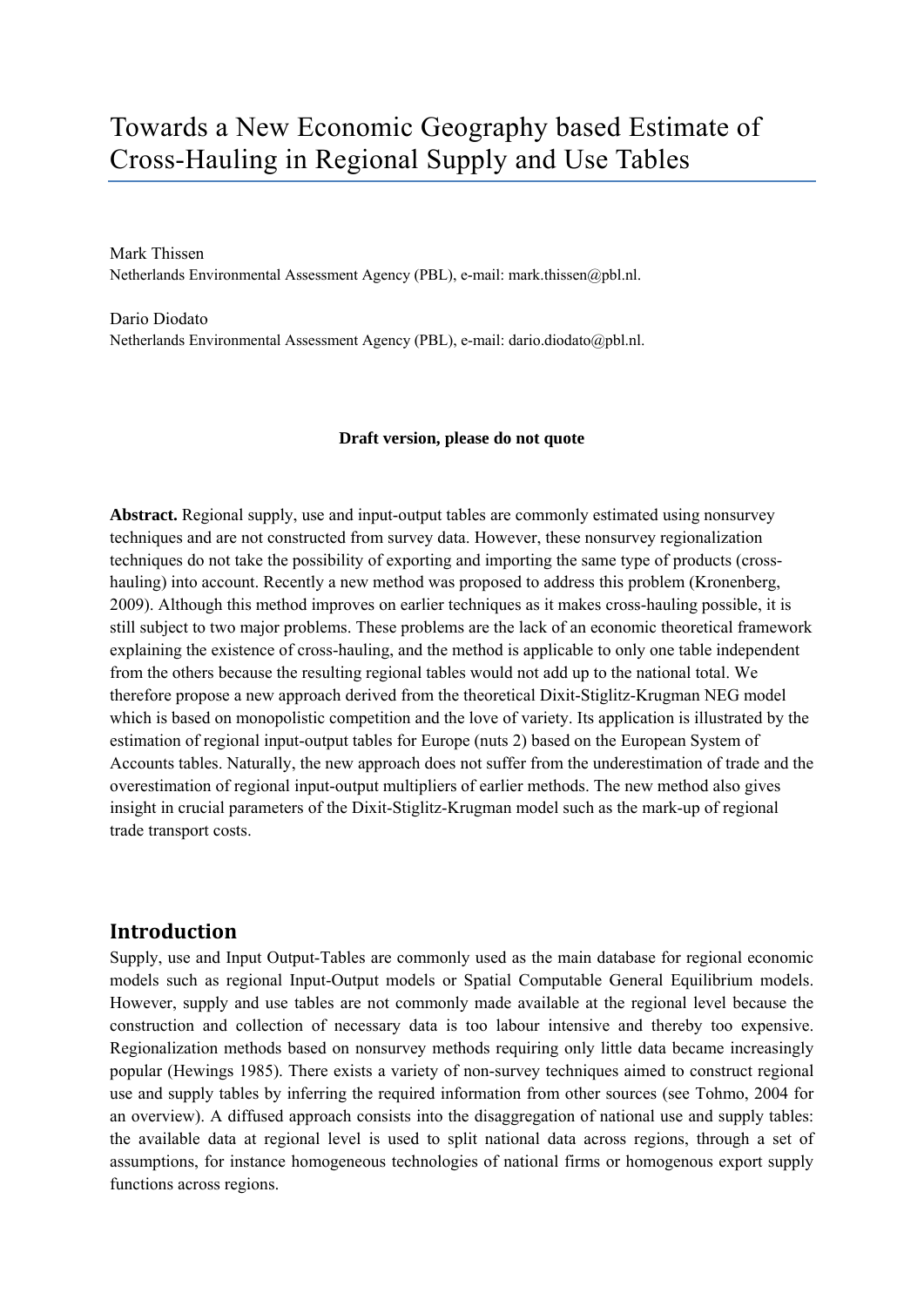More recently, nonsurvey methods are considered rather unreliable and systematically biased (Tohmo 2004). The main problem with nonsurvey methods is their failure to adequately take cross-hauling into account (Richardson 1985, Kronenberg 2009). Regionalization of the Supply and Use tables only determines the net trade balans between regions. Cross-hauling, trading apparently similar products back and forth between regions, is not determined after the regionalization procedure.

The aim of this paper is to suggest a methodology that estimates bilateral trade flows between a region and the rest of the country, starting from obtainable information on regional production, regional demand and the net trade balance that follows from a standard regionalization approach. Earlier methods proposed to address the cross-hauling problem (Kronenberg, 2009) were still subject to two major problems. These problems are the lack of an economic theoretical framework explaining the existence of cross-hauling, and the method is applicable to only one table independent from the others because the resulting regional tables would not add up to the national total.

We therefore propose an approach strongly embedded in economic theory. More specifically it makes use of the setup outlined by Dixit-Stiglitz monopolistic competition in which firms and consumers are located in different regions and transport costs are shaped as iceberg transport costs. The Dixit-Stiglitz-Krugman model first presented in Krugman (1991), allows for heterogeneous products implying variety, and is a theoretical economic (general equilibrium) model that allows for cross hauling of close substitutes.

The model we proposed, unlike other approaches to solve the cross-hauling problem, has also the advantage to be symmetric among regions. This means that if all regions in a country are inferred from a national table using our approach they will add up to the original national table including the crosshauling which is also consistent with respect to the total volume of imports and exports between the regions within the country.

# **A theoretical model for crosshauling**

Our theoretical model for cross-hauling is based on the standard New Economic Geography model developed in Krugman (1991). A more recent overview of the model and its characteristics can be found in Glaeser (2008), Baldwin et al. (2003), and Fujita and Thisse (2002). To the core of the model and our approach is the familiar Dixit-Stiglitz (DS) demand function:

$$
c_k = \frac{P_k^{-\sigma}}{\sum_k P_k^{1-\sigma}} E
$$

Where *c* is the real consumption demand, *P* is the price of variety *k*, *E* is total expenditure. The nominal demand for the variety would therefore be

$$
C_k = \frac{P_k^{1-\sigma}}{\sum_k P_k^{1-\sigma}} E
$$

With two regions *j* and *i*, the nominal consumption of the generic variety *k*, in region *j*, depends on whether the variety  $k$  is produced locally (in  $j$ ) or it is imported from region  $i$ .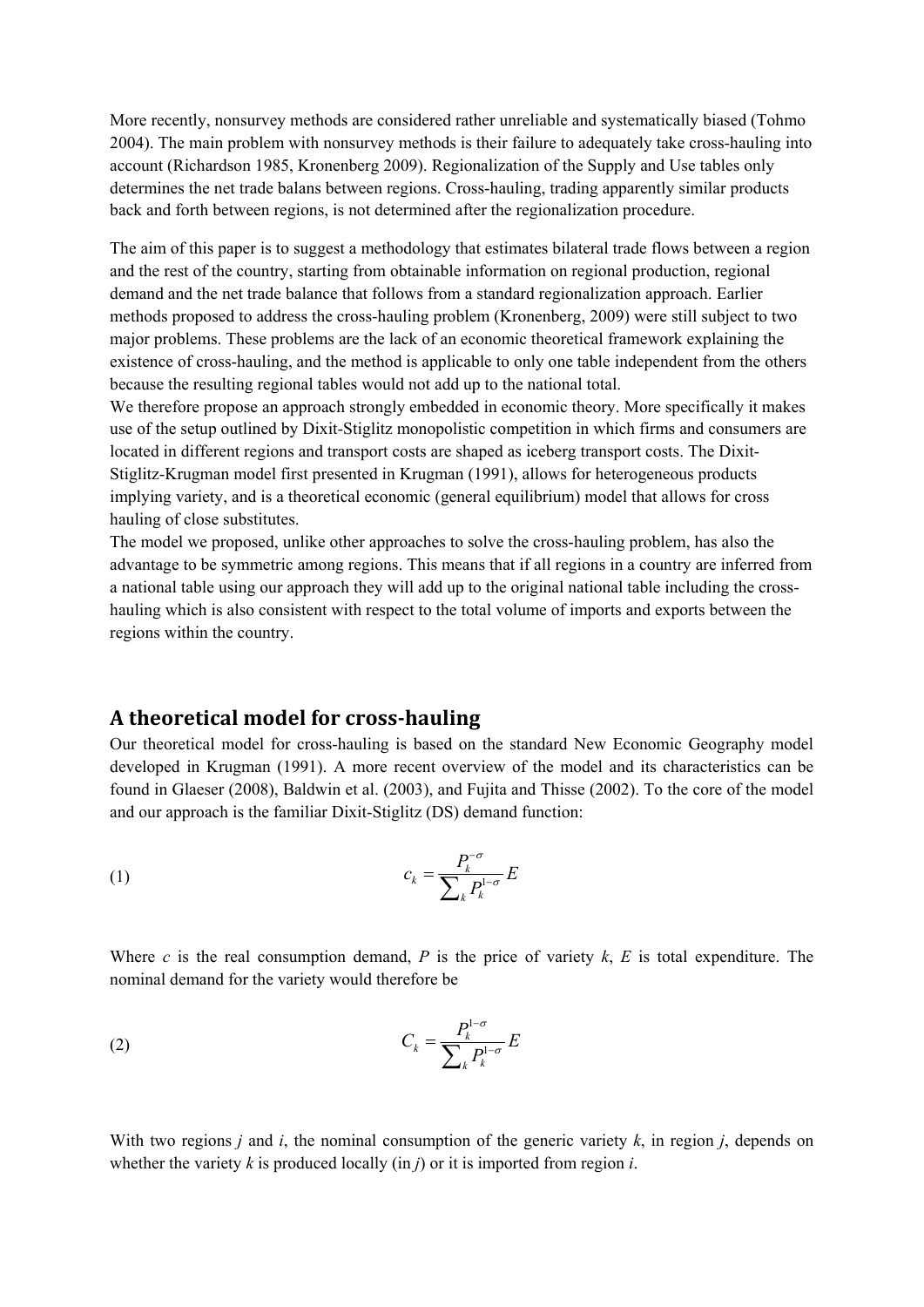(3) 
$$
C_j^j = \frac{P_j^{1-\sigma}}{n_j P_j^{1-\sigma} + n_i (P_i T)^{1-\sigma}} E_j
$$

(4) 
$$
C_i^j = \frac{(P_i T)^{1-\sigma}}{n_j P_j^{1-\sigma} + n_i (P_i T)^{1-\sigma}} E_j
$$

Where the superscript of *C* represents the region in which goods are consumed, *n* is number of varieties and *T* are transport costs. Since we are working with only two regions and we assume that the cost of shipping goods from *i* to *j* equals the cost of shipping from *j* to *i*, parameter *T* is not indexed. It is recalled that, in the Dixit-Stiglitz-Krugman model, transport costs are modelled as iceberg transport costs, meaning that  $T$  (with  $T \geq 1$ ) is the number of goods that need to be produced in region *i* to deliver one unit in *j*. Optimizing behaviour of firms implies that a manufacturer in *i* will sell its product at price  $P_i$  in *i* and at price  $P_i$  in *j*. Naturally, the identical discussion holds for goods shipped from region *j* to region *i.* We also observe that the denominator, the price index, is different between regions.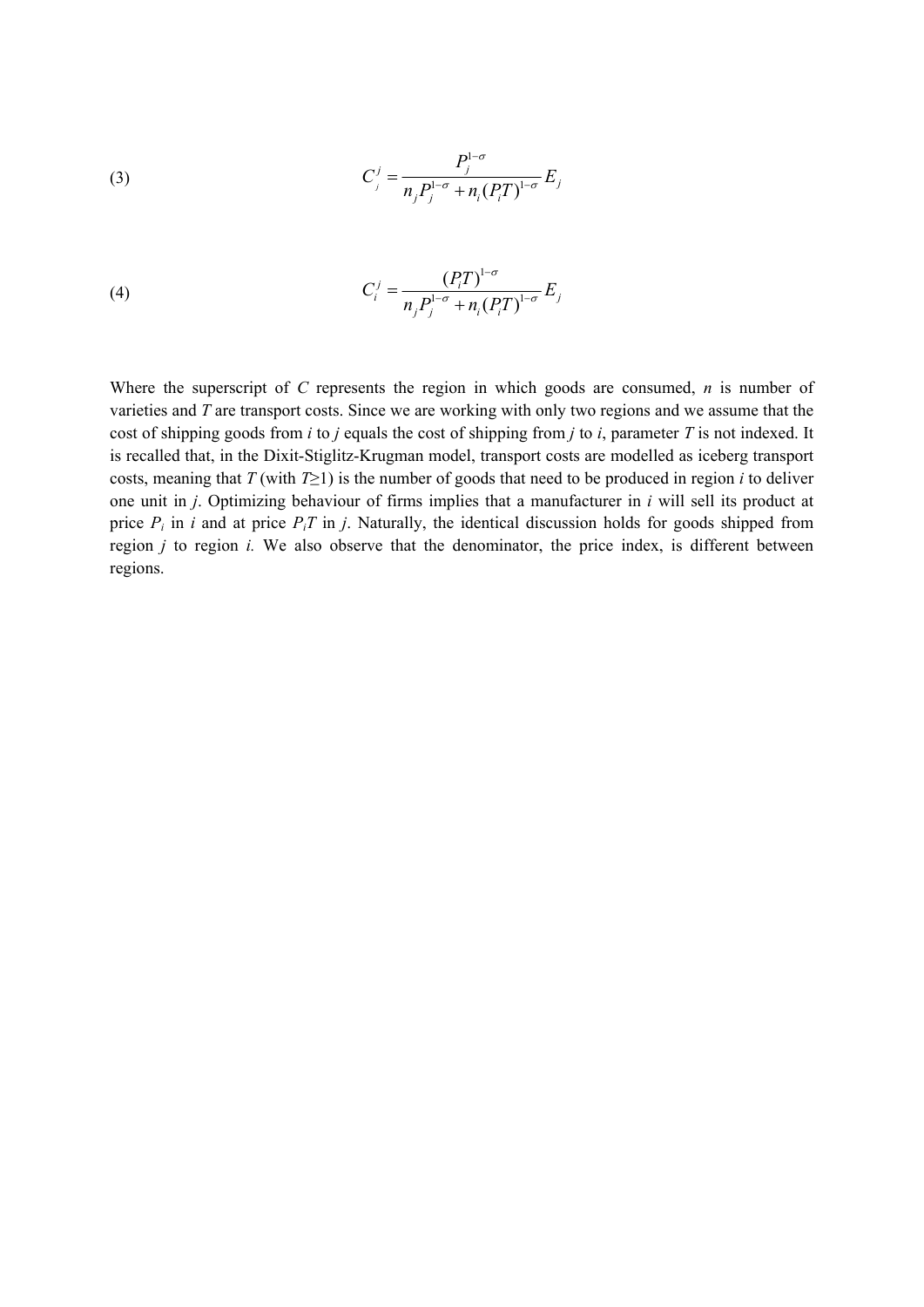We have now enough information to define exports and imports. Let  $X_i$  be exports of region *j* and let  $I_i$ be the imports in region *j.* Imports are nothing more than the consumption in region *j* of the generic variety produced in region *i,* times the number of varieties in *i*. The same reasoning can be applied to exports. We now can define them as

(5) 
$$
I_{j} = \frac{(P_{i}T)^{1-\sigma}}{n_{j}P_{j}^{1-\sigma} + n_{i}(P_{i}T)^{1-\sigma}} E_{j} n_{i} \equiv X_{i}
$$

(6) 
$$
X_{j} = \frac{(P_{j}T)^{1-\sigma}}{n_{i}P_{i}^{1-\sigma} + n_{j}(P_{j}T)^{1-\sigma}} E_{i}n_{j} \equiv I_{i}
$$

Moreover we also have by definition

(7) 
$$
Z_j = I_j - X_j = X_i - I_i = -Z_i
$$

(8) 
$$
Y_j = E_j - I_j + X_j = E_j - Z_j
$$

Where  $Z_i$  is the trade balance and  $Y_i$  is total output. In equations (5) and (6), it can be observed that total imports and exports depend on the parameters  $n_i$  and  $n_i$ , number of varieties (or firms) in region *j* or region *i*. To solve the equations, we link the number of varieties to the size of the economy. Define  $Q_i$  the quantity of goods produced by a generic firm in *j*. We can split this quantity in  $qI_i$  and  $q_1$ <sup>2j</sup>, with  $q_1$  being the goods sold in the local market and  $q_2$ <sup>the</sup> goods exported to region *i*. It is important to highlight that, because of the structure of iceberg transport costs, this generic firm in *j* produces  $qI_i + q2j$  goods, but sells only  $qI_i + q2j$ . It follows that

(9) 
$$
y_j = (q1_j + q2_j)n_j
$$

Where  $y_i$  is the total output expressed in quantities. For the purposes of this paper we want to express the relationship in (9) in nominal values

(10)  
\n
$$
Y_{j} = [q1_{j}P_{j} + q2_{j}(P_{j}T)]n_{j}
$$
\n
$$
Y_{j} = P_{j}(q1_{j} + q2_{j}T)n_{j}
$$

In the Dixit-Stiglitz-Krugman model we have that maximizing behaviour of firms, in conjunction with the zero-profit condition in the long run, leads to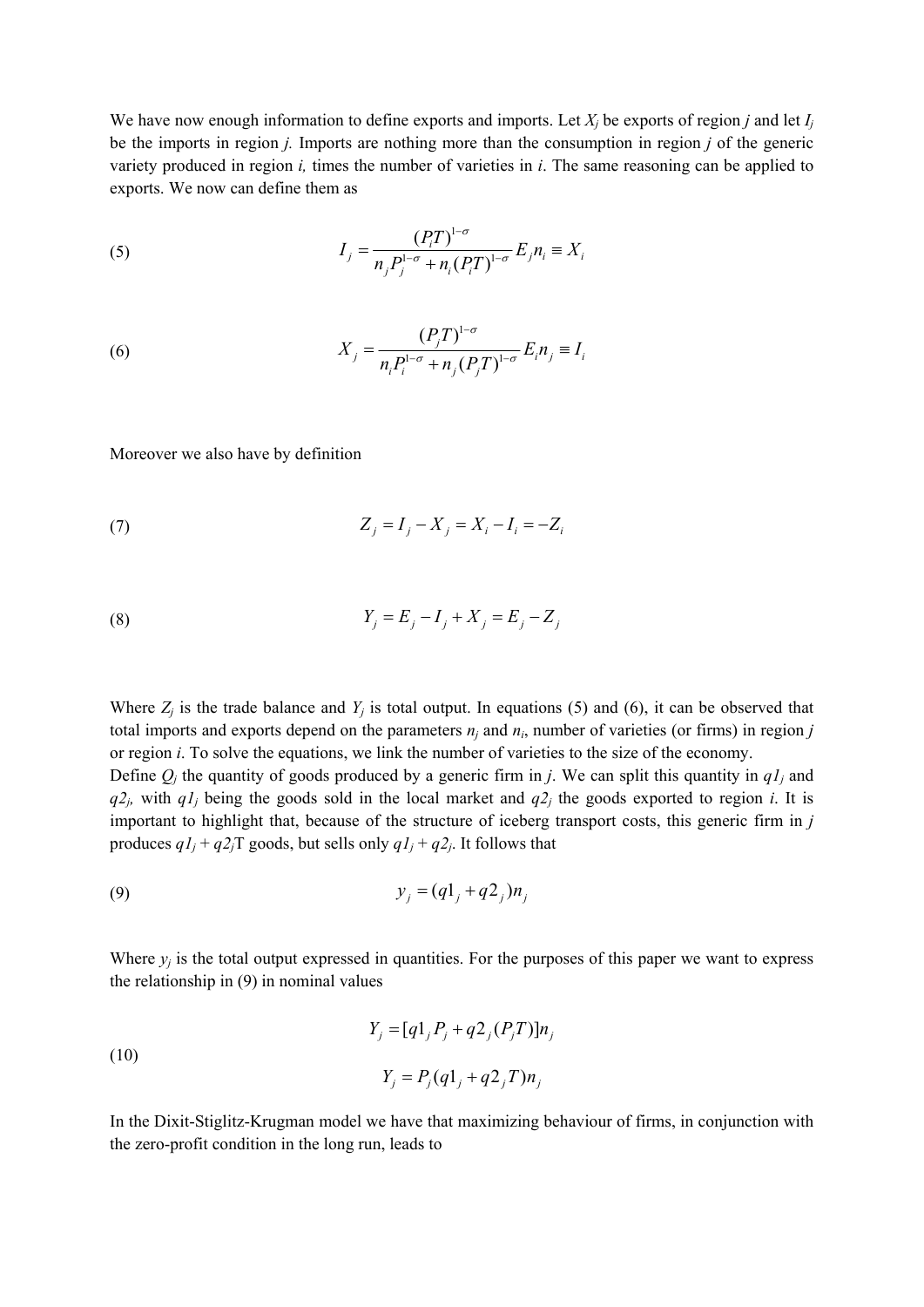(11) 
$$
q1_j + q2_j T = \frac{F(\sigma - 1)}{V}
$$

Where F equals fixed costs and V equals variable costs. We now have everything is necessary to define the number of varieties in *j* 

$$
n_j = \frac{Y_j}{\alpha P_j}
$$

The parameter  $\alpha$  is  $F(\sigma-1)V^T$ . If the new expressions of number of varieties are plugged in (5) we obtain the following

(13) 
$$
I_{j} = \left[\frac{(P_{i}T)^{1-\sigma}}{\left(\frac{Y_{j}}{\alpha P_{j}}\right)P_{j}^{1-\sigma} + \left(\frac{Y_{i}}{\alpha P_{i}}\right)(P_{i}T)^{1-\sigma}}\right]E_{j}\left(\frac{Y_{i}}{\alpha P_{i}}\right) = X_{i}
$$

Which simplifies in

(14) 
$$
I_{j} = \frac{P_{i}^{\sigma} T^{1-\sigma} E_{j} Y_{i}}{Y_{j} P_{j}^{\sigma} + Y_{i} P_{i}^{\sigma} T^{1-\sigma}} \equiv X_{i}
$$

Utilizing the identical procedure from the point of view of region *i*, the result is

(15) 
$$
X_{j} = \frac{P_{j}^{-\sigma} T^{1-\sigma} E_{i} Y_{j}}{Y_{i} P_{i}^{-\sigma} + Y_{j} P_{j}^{-\sigma} T^{1-\sigma}} \equiv I_{i}
$$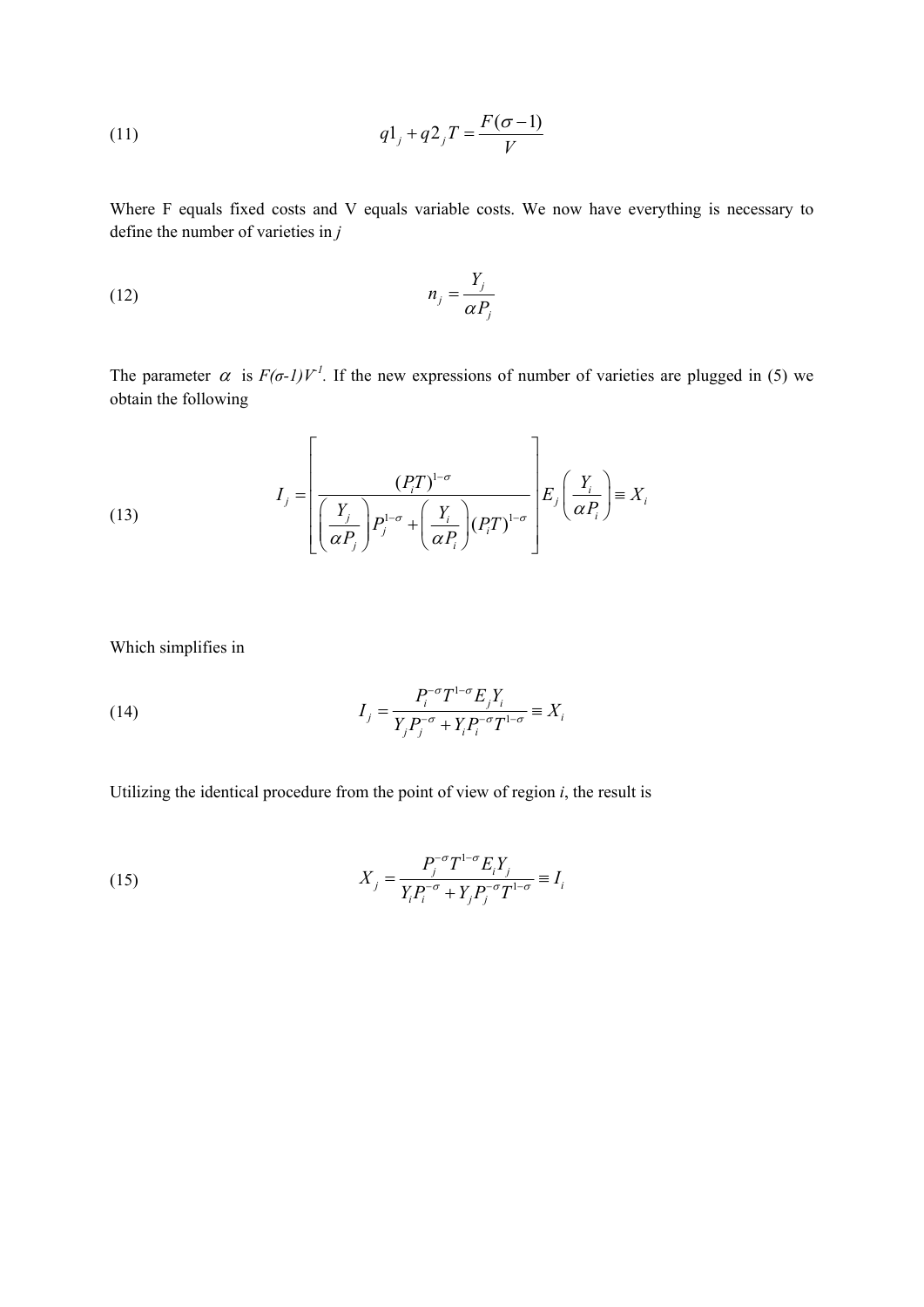#### *The solution of the system*

All the information available at this point on exports and imports are embodied into equations (7), (14) and (15). There are still three unknown in these equations, namely  $P_i$ ,  $P_i$  and  $T$ .

Before showing how we proceed from here, allow us to adopt a slightly different notation, to make algebraic transformations easier to read. Let us define  $t = T^{1-\sigma}$ .

Now we take (14) and we multiply both sides of the equation by the denominator of the right hand side (RHS).

(16) 
$$
(Y_j P_j^{-\sigma} + Y_i P_i^{-\sigma} t) I_j = P_i^{-\sigma} E_j Y_i t
$$

We rearrange and take the price ratio

(17) 
$$
\left(\frac{P_j}{P_i}\right)^{-\sigma} = \frac{E_j Y_i t - I_j Y_i t}{I_j Y_j}
$$

Again, it is possible to apply the same method on the export equation. Rearranging (15) we obtain

(18) 
$$
\left(\frac{P_j}{P_i}\right)^{-\sigma} = \frac{X_j Y_i}{E_i Y_j t - X_j Y_j t}
$$

Combining (17) and (18)

(19) 
$$
\frac{X_j Y_i}{E_i Y_j t - X_j Y_j t} = \frac{E_j Y_i t - I_j Y_i t}{I_j Y_j}
$$

(20) 
$$
(X_j Y_i)(I_j Y_j) = (E_j Y_i t - I_j Y_i t)(E_i Y_j t - X_j Y_j t)
$$

(21) 
$$
X_j I_j = E_i E_j t^2 - E_i I_j t^2 + X_j I_j t^2 - E_j X_j t^2
$$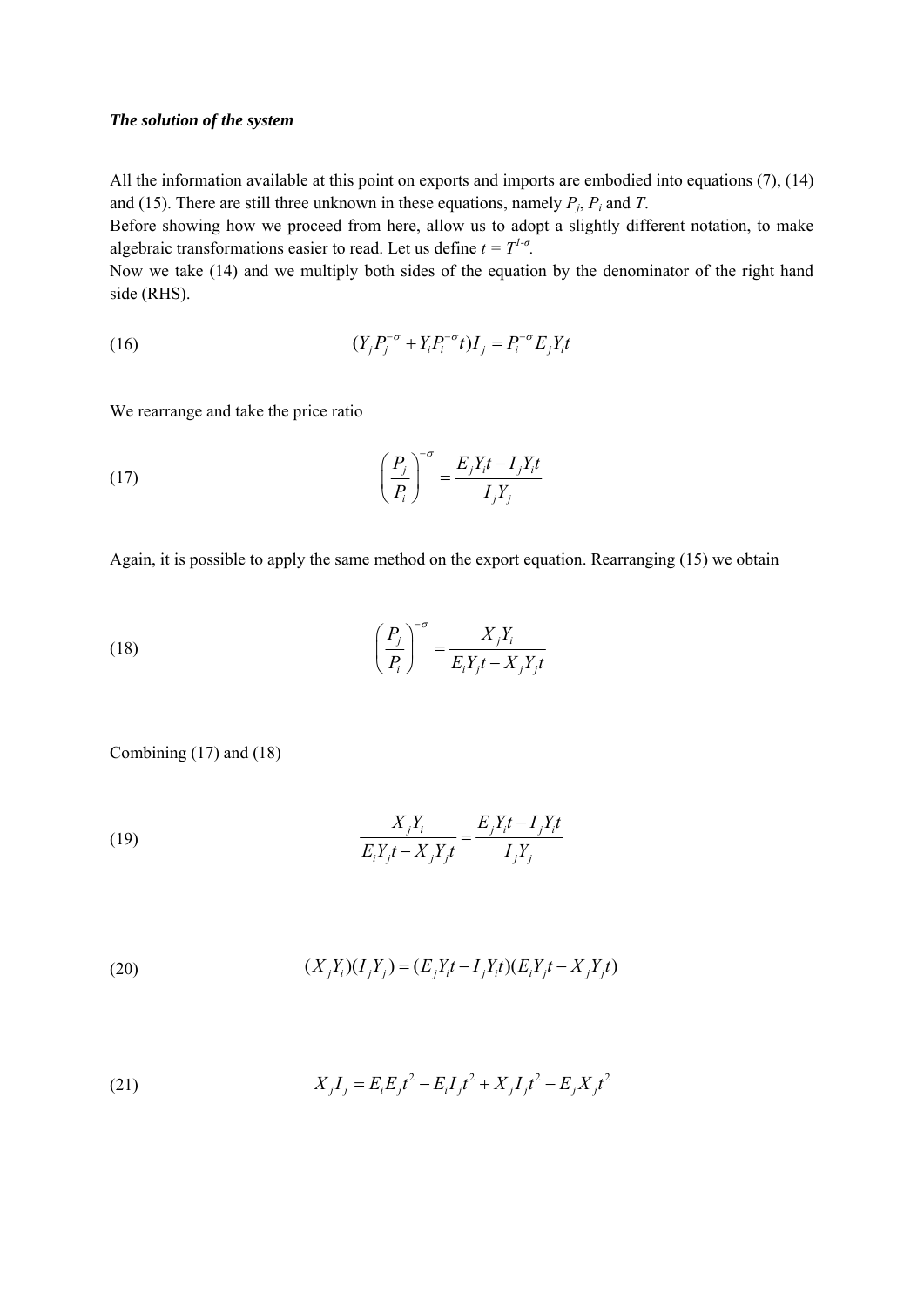Last step we have to comply is to use the definition of trade balance in (7) to express imports and exports as functions of transport costs. It is indifferent to proceed with respect to imports or exports. We start with exports. We plug in  $I_i = Z_i + X_i$  into equation (21) to obtain

(22) 
$$
X_j Z_j + X_j^2 = E_i E_j t^2 - E_i Z_j t^2 - E_i X_j t^2 + X_j Z_j t^2 + X_j^2 t^2 - E_j X_j t^2
$$

Which rearranged is

(23) 
$$
(1-t^2)X_j^2 + (Z_j + E_it^2 - Z_jt^2 + E_jt^2)X_j + (E_iZ_jt^2 - E_iE_jt^2) = 0
$$

Then, we repeat for imports

(24) 
$$
(1-t^2)I_j^2 + (-Z_j + E_i t^2 + Z_j t^2 + E_j t^2)I_j + (-E_j Z_j t^2 - E_i E_j t^2) = 0
$$

#### *The determination of import and export flows*

The whole set of transformations and rearrangements performed so far have conducted us to equations (23) and (24) which are the mirror images of each others. Our main task is to extract the values of imports and exports starting from the information we avail. A two-regions Dixit-Stiglitz/Krugman model has been set up, to show that, for the estimation of final flows of imports and exports, we do not need most variables and structural parameters of the model. Likely, during the transformations we simplified prices, number of firms, size of labour force, variable costs and fixed costs. The final specifications in (23) and (24) tell us that what we need is the demand in the two regions, the trade balance and the transport costs between them. The reader is reminded that, if we are performing a regionalization of the national supply and use tables, we possess the pieces of information required to have regional demand and trade balance. Consequently, to arrive to an estimate of interregional exports and imports we only need assumptions on  $t=T^{1-\sigma}$ .

There is a strong break point at this stage, since, depending on the assumptions we make, the model will take two completely different directions. The first branch is obtained by simply assuming that there are no transport costs between regions  $(T=1)$ . By doing so, all *t* will drop out from (23) and (24) as well as the quadratic terms, leading the model to a simple and elegant solution, with trade flows that depend only on  $E_i$ ,  $E_i$  and  $Z_i$ .

(25) 
$$
X_{j} = \frac{E_{i}E_{j} - Z_{j}E_{i}}{E_{j} + E_{i}} \equiv I_{i}
$$

It is worth noticing that positive export are observed if  $E_j - Z_j > 0$ . From equation (8), we observe that this happens when there exists a positive production. We can also rewrite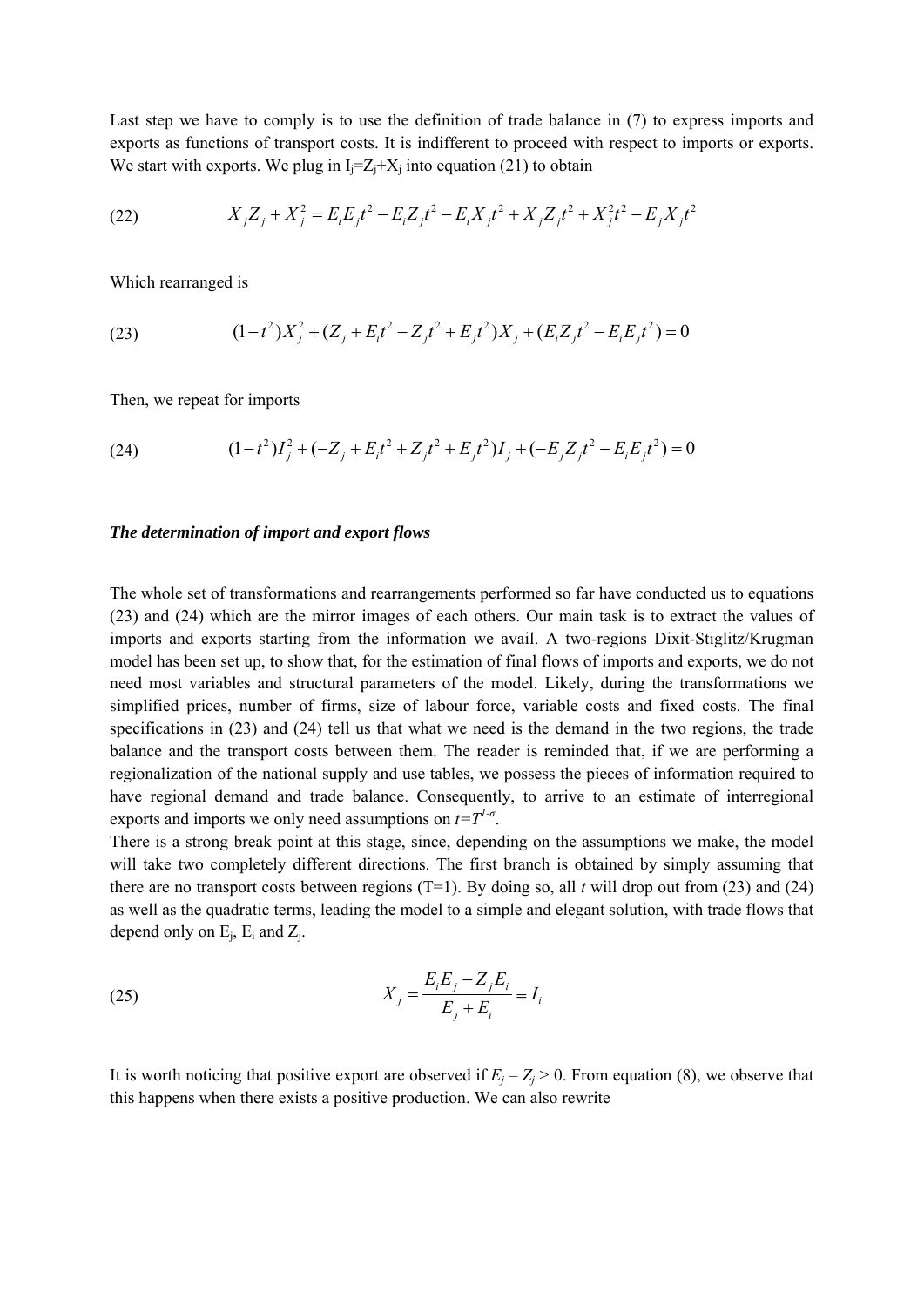(26) 
$$
X_j = \frac{E_i(E_j - Z_j)}{E_j + E_i} = \frac{E_i Y_j}{E_j + E_i} = I_i
$$

It is easy to verify that  $X_i \equiv I_i$  and  $I_j \equiv X_i$ . This symmetry is reflected also on the condition for positive imports, which is  $E_i + Z_i > 0$  or  $E_i - Z_i > 0$ .

The second branch of the model is defined when we assume positive transport costs  $(T>1)$ . This second setting is theoretically more accurate, if transports costs are expected to be relevant for regional trade. On the other hand, the greater accuracy is paid with a loss of simplicity. The estimates of imports and exports now depend on the numeric values we attribute to  $T$  and  $\sigma$ . Moreover the objective variable (either  $X_i$  or  $I_i$ ) appears with a quadratic term in our equation. Although for quadratic equations it is possible to derive the two analytical solutions, in this case the level of complexity of the symbolic expression of these solutions prevents to attribute a neat economic interpretation.

(27) 
$$
-(Z_j + E_i t^2 - Z_j t^2 + E_j t^2) \pm \sqrt{\frac{Z_j^2 + 2Z_j E_i t^2 - 2Z_j^2 t^2 + 6E_j Z_j t^2 + 4Z_j^2 t^4 + 2E_j E_i^2 t^4 - 2E_j Z_j t^4 + 2Z_j^2 t^4 + 4E_j E_i^2 t^4 + 4E_j E_i^2 t^4 + 4E_j E_i^2 t^4 + 4E_j E_i^2 t^4 + 4E_j E_i^2 t^4 + 4E_j E_i^2 t^4 + 4E_j E_i^2 t^4 + 4E_j E_i^2 t^4 + 4E_j E_i^2 t^4 + 4E_j E_i^2 t^4 + 4E_j E_i^2 t^4 + 4E_j E_i^2 t^4 + 4E_j E_i^2 t^4 + 4E_j E_i^2 t^4 + 4E_j E_i^2 t^4 + 4E_j E_i^2 t^4 + 4E_j E_i^2 t^4 + 4E_j E_i^2 t^4 + 4E_j E_i^2 t^4 + 4E_j E_i^2 t^4 + 4E_j E_i^2 t^4 + 4E_j E_i^2 t^4 + 4E_j E_i^2 t^4 + 4E_j E_i^2 t^4 + 4E_j E_i^2 t^4 + 4E_j E_i^2 t^4 + 4E_j E_i^2 t^4 + 4E_j E_i^2 t^4 + 4E_j E_i^2 t^4 + 4E_j E_i^2 t^4 + 4E_j E_i^2 t^4 + 4E_j E_i^2 t^4 + 4E_j E_i^2 t^4 + 4E_j E_i^2 t^4 + 4E_j E_i^2 t^4 + 4E_j E_i^2 t^4 + 4E_j E_i^2 t^4 + 4E_j E_i^2 t^4 + 4E_j E_i^2 t^4 + 4E_j E_i^2 t^4 + 4E_j E_i^2 t^4 + 4E_j E_i^2 t^4 + 4E_j E_i^2 t^4 + 4E_j E_i^2 t^4 + 4E_j E_i^2 t^4 + 4E_j E_i^2 t^4 + 4E_j E_i^2 t^4 + 4E_j E_i^2 t^4 + 4E_j E_i^2 t^4 + 4E_j E_i^2 t^4 + 4E_j E_i^2 t^4 + 4E_j E_i^2 t^4 + 4E_j E_i^2 t^4 + 4E_j E_i^2 t^4 +
$$

There is a clear trade-off between the two cases. If no transport costs are assumed, the model offers formulas for exports and imports that are easy to treat analytically. However, the presence of transport costs in the model is very appealing for international economics and regional sciences. A mathematical expression that relates exports, demand, production and transport costs can be used to estimate trade flows with a methodology that could work as an alternative to the largely diffused gravity models. Another immediate application of such relationship is that it offers, when data on imports and exports are available, ((a way to estimate transport costs, which, in turn, is a test for the validity of the model itself)). For all this reasons, the following paragraph will be dedicated to a brief analysis of equation  $(27)$ .

#### *Analysis of the export equation*

It needs to be stressed that equation (27) is interesting because it gives an expression of exports that depends on transport costs and other variables that are generally available at the national statistical offices. Starting from the well accepted Dixit-Stiglitz-Krugman model, we were able to derive this relationship, without making further assumptions that could have moved away from the theory. The appealing points of this approach demand for a detailed analysis of equation (27), but, unfortunately, the relationship under exam is hardly tractable from an analytical point of view. It is, however, possible to discover the boundaries of the function and to observe some properties.

The first thing one should investigate is the number of solutions of the equation. We are dealing with an equation of degree two, with the typical form  $ax^2+bx+c=0$ . Equation (23) is re-reported to facilitate the comparison.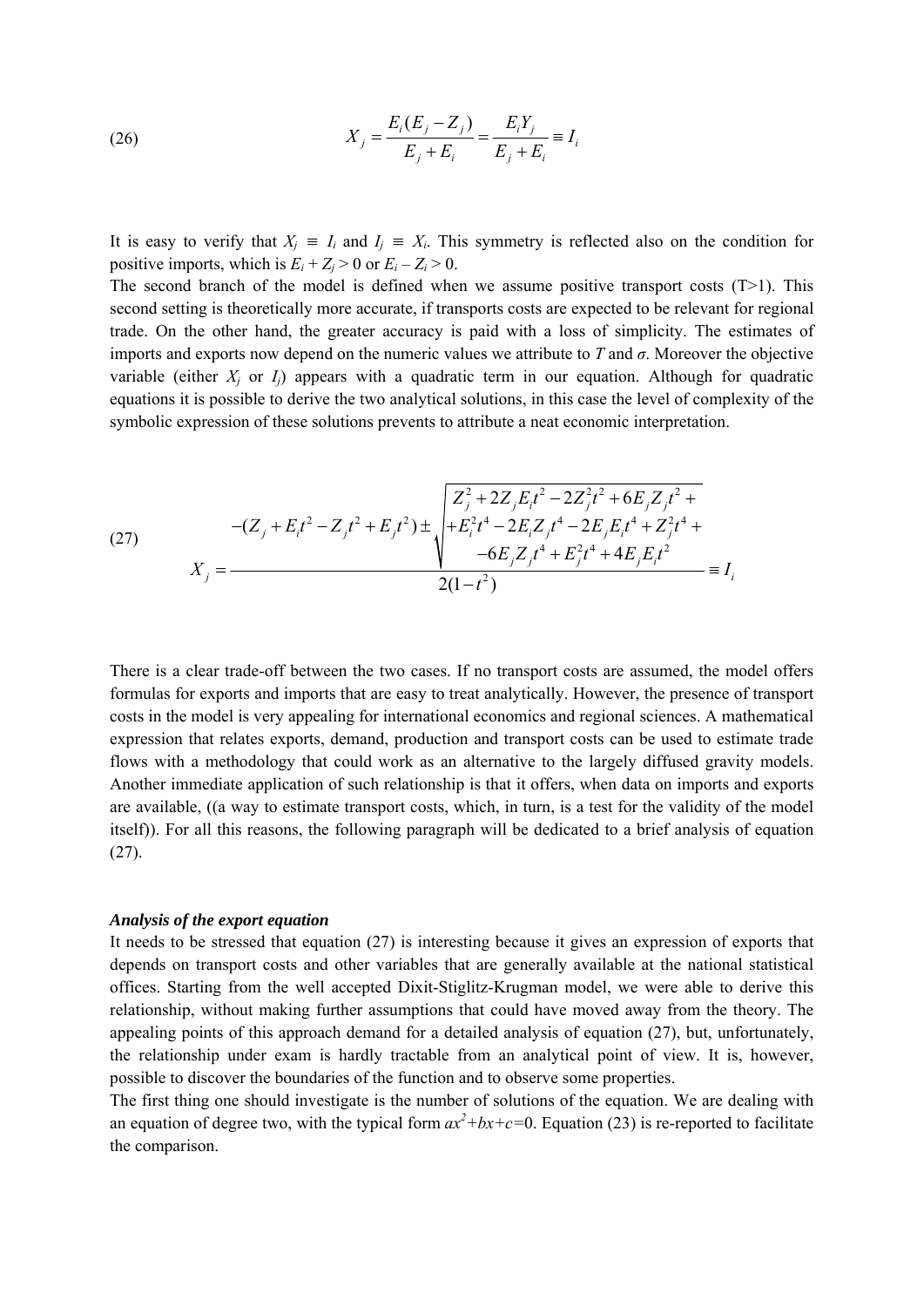(23) 
$$
(1-t^2)X_j^2 + (Z_j + E_it^2 - Z_jt^2 + E_jt^2)X_j + (E_iZ_jt^2 - E_iE_jt^2) = 0
$$

The solutions, with *a* not equal to zero, are well known:  $x_{1-2} = (-b \pm (b^2 - 4ac)^{0.5})/2a$ . Although it is not possible, before we attribute a numerical value to our variables, to know the exact size of *a, b* and *c,*  we can use the information we avail to study what we should expect. Equation (15), repeated below, suggests that if either  $Y_i$  or  $E_i$  is equal to zero, then there will be no export at all.

(15) 
$$
X_{j} = \frac{P_{j}^{-\sigma} T^{1-\sigma} E_{i} Y_{j}}{Y_{i} P_{i}^{-\sigma} + Y_{j} P_{j}^{-\sigma} T^{1-\sigma}} \equiv I_{i}
$$

We also do not want these two variables to be negative, so we can implement two conditions:  $Y_i > 0$  and  $E_i$  >0. Morover, *t* is always between zero and one, while domestic demand is expected to be nonnegative. Under these conditions it can be demonstrated that the expression under the root in (27) is always positive, leading the model to have two solutions. Under the same conditions, we can prove that one of the solution is always negative, while the other is always positive. Naturally, the only solution that makes sense in economic terms is the positive one, which the following of the paragraph will focus on.

Now that it has been determined that there is always a positive solution, where is this expected to lie? The lower boundary has been already drawn: if  $Y_i=0$  or  $E_i=0$  there will be no export. As soon as we attribute to both even the smallest positive value, positive flows will be predicted. Where is the higher boundary? Also for this question there is an easy answer. The maximum amount of exports is reached in case the export flows are satisfying the entire foreign demand. This happen in case there is no foreign production (*Y<sub>i</sub>*=0). Subsequently there will be no imports from that region and  $X_i = E_i = Z_i = -$ *Zj*. This result is better observable starting from equation (15).

(15) 
$$
X_{j} = \frac{P_{j}^{-\sigma} T^{1-\sigma} E_{i} Y_{j}}{Y_{i} P_{i}^{-\sigma} + P_{j}^{-\sigma} T^{1-\sigma} Y_{j}} = E_{i} \equiv I_{i}
$$

So far we described two obvious, but necessary, limit cases. First, if the production is entirely concentrated in the foreign region there will be no exports from home. Second, if the production is concentrated home, the exports will equal the foreign demand. Next, it is worth studying a third limit case: when the two regions are identical. This option is particularly convenient because it simplifies drastically the export function. In fact, with two identical regions we have that  $E_i = E_i$  and  $Z_i = 0$ . Equation (23) becomes

(29) 
$$
(1-t^2)X_j^2 + (2E_it^2)X_j + (E_it^2) = 0
$$

With the usual solution algorithm, we have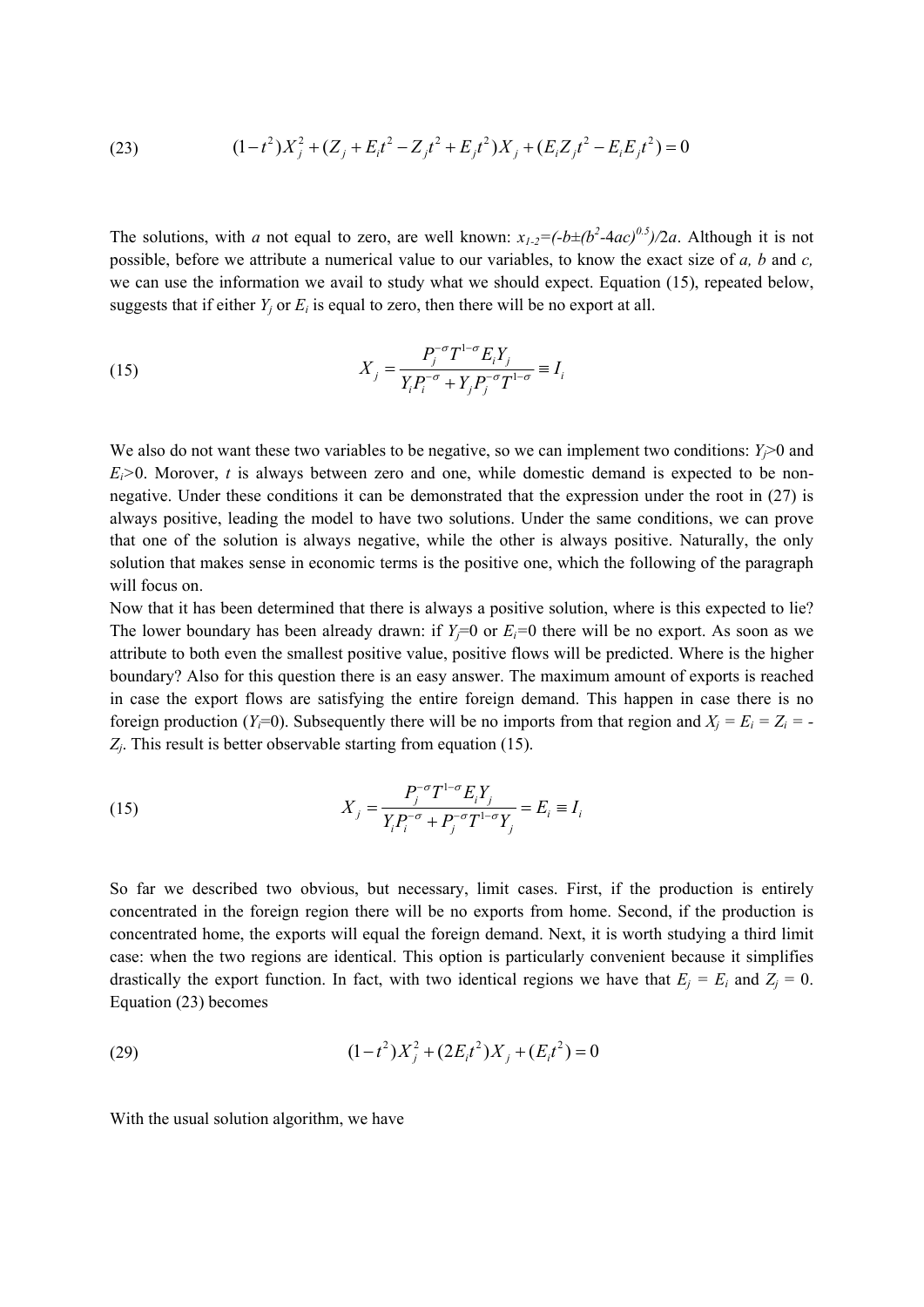(30) 
$$
X_j = \frac{-2E_it^2 \pm \sqrt{4E_i^2t^2}}{2(1-t^2)} \equiv I_i
$$

Only the positive solution is taken

(31) 
$$
X_j = \frac{2E_i(t - t^2)}{2(1 - t^2)} = \frac{2E_i(1 - t)t}{2(1 - t)(1 + t)} \equiv I_i
$$

(32) (1 ) *ji i <sup>t</sup> <sup>X</sup> E I <sup>t</sup>* <sup>=</sup> <sup>≡</sup> <sup>+</sup>

It is highlighted that, since *t* varies between 0 and 1,  $t/(1+t)$  lies between 0 and 0.5. We can interpret this parameter as a percentage. Transport costs are determining what part of the demand is satisfied by imports from the other region. In case there are no transport costs, the answer is exactly half. In the following graph we can visualize the relationship between exports and transport costs *T* (with  $T = t^{1/(1-t)}$ *σ)* ).



As expected, the percentage of foreign demand satisfied by interregional trade is in indirect relationship with transport costs. The lower limit is 0.5, which indicates that, with no transport costs, consumers spend their money equally between the varieties of the two regions. When transport costs go to infinitive,  $X/E_i$  goes to zero. We also notice that three graphs have been drawn for three different numerical values of sigma. It is clear that for higher sigma, the responsiveness of consumers to transport costs increases. This is not surprising. When the elasticity increases, the varieties become more and more substitute to each others. The price becomes more relevant to the consumer and a rise of transport costs leads to a stronger shift towards local goods.

Unlikely, the same type of analysis cannot be replicated for regions of different sizes, due to the difficulties to treat the function (27) with the tools of analysis. The best option we have is to explore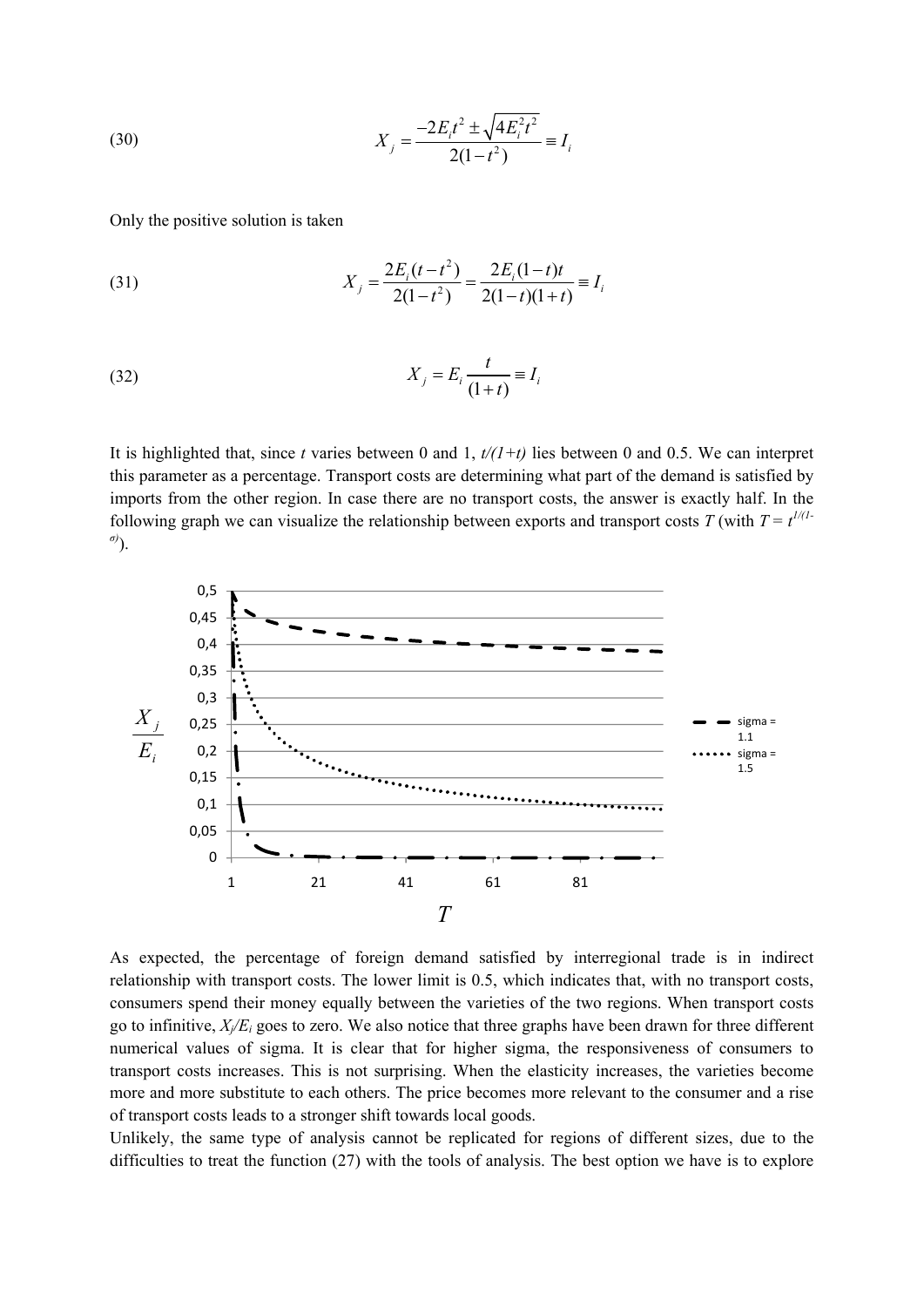the function numerically, which means studying a function in  $R^4 \rightarrow R$ , if we make assumptions on T and sigma together, and a function in  $R^5 \rightarrow R$  if we want to see the effects separately.

The simulation we performed revealed no surprise: exports are increasing in foreign demand *Ei* and local production  $Y_i$ , while they are decreasing in transport costs and elasticity. Local demand  $E_i$  also decreases total exports. This is not in contradiction with the home market effect of the Krugman model, because, in our setup, demand and production are exogenous. The labour force is also exogenous and immobile. Hence, if local demand exogenously increases, but the local production stays the same, firms in the region will move part of their sells to the local market.

The responsiveness of exports to foreign demand *Ei* depends on the level of transport costs *T* and level of sigma. When these last two parameters are high enough, a variation of *Ei* will have an little effect on export. When, instead, transport costs are low, local firms will respond strongly to foreign demand. With respect to local demand  $E_i$  the converse is true: in case of high transport costs, firms are more willing to substitute exports to supply the local market.

$$
(33) \t\t\t X_j = E_i \frac{t}{(1+t)} \equiv I_i
$$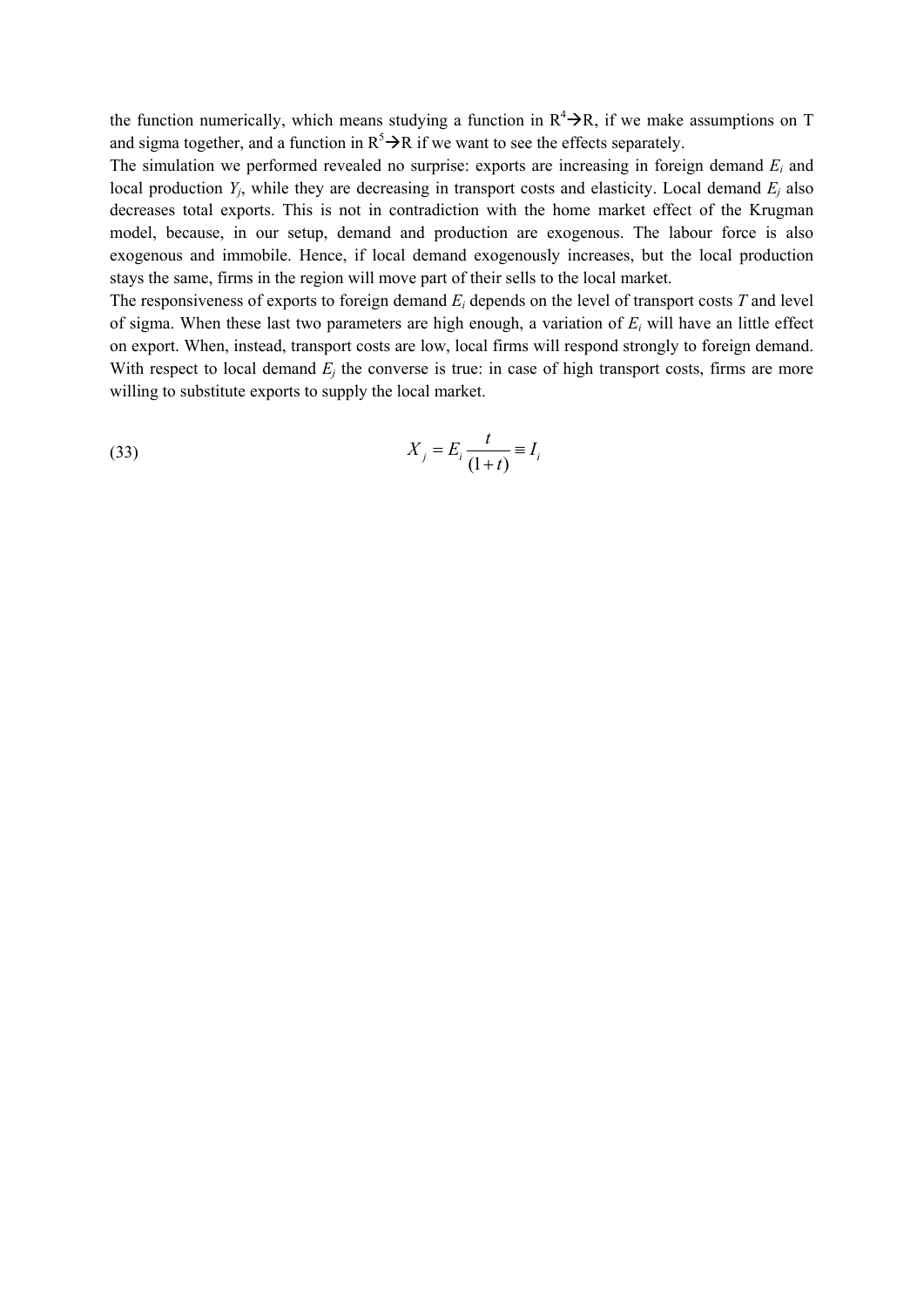## **The empirical estimation of Crosshauling in European nuts2 regions**

The theoretical model built in this paper, relates production, consumption, internal trade balance, elasticity of substitution and transport costs with internal trade. With respect to production, consumption and internal trade balance, those are quantities that can typically be extracted with nonsurvey regionalization techniques. In case one obtains estimates of the elasticity of substitution between varieties and of transport costs, cross-hauling can be simply be computed. As mentioned before, these estimates are consistent with each other. The possibility of computing is given by the fact that the model with only two regions has an analytical solution.

In our case we have 19 national supply and use tables for the year 2000 which are publicly available from Eurostat. Using data from ERP Cambridge econometrics these tables have been regionalized with respect to250 nuts 2 regions. In order to focus on our approach of cross-hauling we will not discuss the details of the standard regionalization of the table. The standard regionalization gives us supply and use tables for all nuts2 regions without cross-hauling, thus only with a net trade balance. Moreover, from the national tables we derive the total transport margins *TM* for every distinguished. We are now set to determine the cross-hauling for our regions by minimizing the following objective function for every product group:

$$
Min \t Z = \sum_{c} \left[ TM_c - \sum_{j,c} (\tau_c - 1) X_{j,c} \right]^2
$$
  
s.t.  
(34) 
$$
(1 - t_c^2) X_{j,c}^2 + (Z_{j,c} + E_{i,c} t_c^2 - Z_{j,c} t_c^2 + E_{j,c} t_c^2) X_{j,c} + (E_{i,c} Z_{j,c} t_c^2 - E_{i,c} E_{j,c} t_c^2) = 0,
$$
  

$$
\tau_c = 1 + \ln \left[ 1 + \gamma \cdot dist_{j,c} \right]
$$
  

$$
t = (\tau_c)^{1-\sigma}
$$

Where  $\tau_c$  is the iceberg transport costs markup for country *c*, *dist*<sub>i,c</sub> is the distance from region *j* to the average of the other regions in the country, and  $\gamma$  is a parameter in the cost function. However, before presenting our results we first need an indicator for cross-hauling. Following Kronenberg we define the degree of cross-hauling (*CH*) as

(34) 
$$
CH = \frac{X_j + I_j + |I_j - X_j|}{X_j + I_j},
$$

Where  $I_j$  are the imports in region *j*,  $X_j + I_j$  is the total volume of trade (*VT*) and  $I_j - X_j \equiv Z_j$  is the net trade balance.

Since exports or imports cannot be negative by definition, the degree of cross-hauling lies between zero (no cross-hauling) and one (maximum cross-hauling).

In Table 1 we present our estimation results of the degree of cross-hauling in European nuts2 regions assuming a substitution elasticity  $\sigma$  equal to 1.5. For matters of space we present only the average values of all regions in the different countries for the aggregates of agricultural and industrial products. We also present to total volume of trade and the markup next to the degree of crosshauling.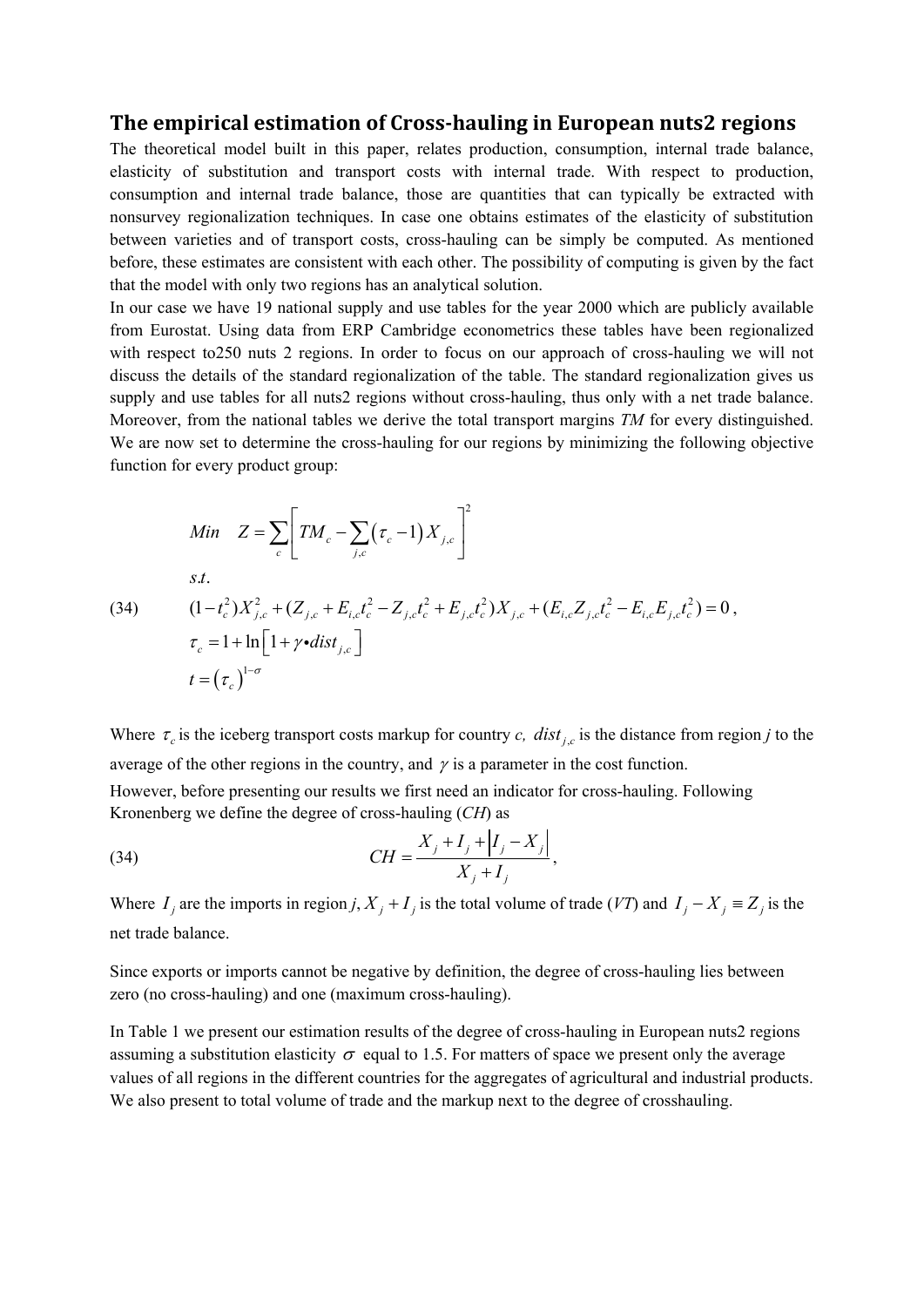|                       | <b>Industry</b> |         |        | <b>Agriculture</b> |        |        |
|-----------------------|-----------------|---------|--------|--------------------|--------|--------|
|                       | <b>CH</b>       | VT      | Markup | <b>CH</b>          | VT     | Markup |
| <b>Austria</b>        | 0,892           | 127313  | 0,021  | 0,792              | 11953  | 0,012  |
| <b>Belgium</b>        | 0,848           | 177722  | 0,008  | 0,764              | 15360  | 0,005  |
| <b>Czech Republic</b> | 0,913           | 57737   | 0,016  | 0,832              | 7797   | 0,009  |
| Germany               | 0,338           | 266179  | 0,028  |                    | 26422  | 0,017  |
| <b>Denmark</b>        | 0,886           | 40288   | 0,010  | 0,104              | 4102   | 0,006  |
| <b>Spain</b>          | 0,460           | 195584  | 0,054  | 0,691              | 64053  | 0,033  |
| <b>Finland</b>        | 0,935           | 65186   | 0,038  | 0,658              | 8805   | 0,023  |
| <b>France</b>         | 0,679           | 345550  | 0,040  | 0,826              | 137037 | 0,024  |
| Greece                |                 | 12826   | 0,032  |                    | 6641   | 0,019  |
| <b>Hungary</b>        | 0,856           | 38402   | 0,017  | 0,746              | 8216   | 0,010  |
| <b>Ireland</b>        | 0,571           | 11839   | 0,014  | 0,562              | 5170   | 0,008  |
| <b>Italy</b>          | 0,834           | 1169973 | 0,041  |                    | 14353  | 0,024  |
| <b>Netherlands</b>    | 0,886           | 218500  | 0,011  | 0,013              | 6033   | 0,007  |
| <b>Norway</b>         | 0,850           | 81854   | 0,043  |                    | 3356   | 0,026  |
| Poland                | 0,936           | 159636  | 0,028  | 0,894              | 36681  | 0,016  |
| Portugal              | 0,887           | 76263   | 0,022  | 0,625              | 13187  | 0,013  |
| <b>Sweden</b>         | 0,837           | 88331   | 0,044  | 0,013              | 4836   | 0,026  |
| <b>Slovakia</b>       | 0,915           | 13120   | 0,016  | 0,909              | 3297   | 0,009  |
| <b>United Kingdom</b> | 0,652           | 395343  | 0,025  | 0,067              | 22295  | 0,015  |

Table 1: Cross-hauling in nuts 2 regions in different countries (substitution elasticity is 1.5)

The degree of cross-hauling among European regions is high in Table 1 which emphasizes the large error that is being made if cross-hauling is not taken into account. The variation in the degree of crosshauling among regions in different European countries is also quite substantial. This may be caused by specific regional production patterns, but may also be caused by large differences in transport margins in the original country tables. For instance, very low overall transport costs cause cross-hauling to become zero in some countries. The reason is that cross-hauling increases the total volume of trade which is given the estimate for  $\gamma$  leading to transport costs which are too high compared to the data in the national table.

In a second step we analyse the sensitivity of the results for our assumption regarding the substitution elasticity between product varieties of 1.5. We therefore also estimate the degree of cross-hauling with a very high substitution elasticity of 5. The resulting degree of cross-hauling is presented in Table 2. The degree of cross-hauling becomes lower when the substitution elasticity increases. This is what is theoretically expected. However, the differences are very small. The reason is that in our estimation procedure the total transport costs are given. Smaller trade volumes due to a higher substitution elasticity will therefore cause the transport markup to increase because otherwise total transport costs are not conform the given costs from the national tables. However, higher transport markups will cause an even further decline in trade volumes. The degree of cross-hauling changes therefore only marginally with a change in the assumed substitution elasticity making the estimation very robust.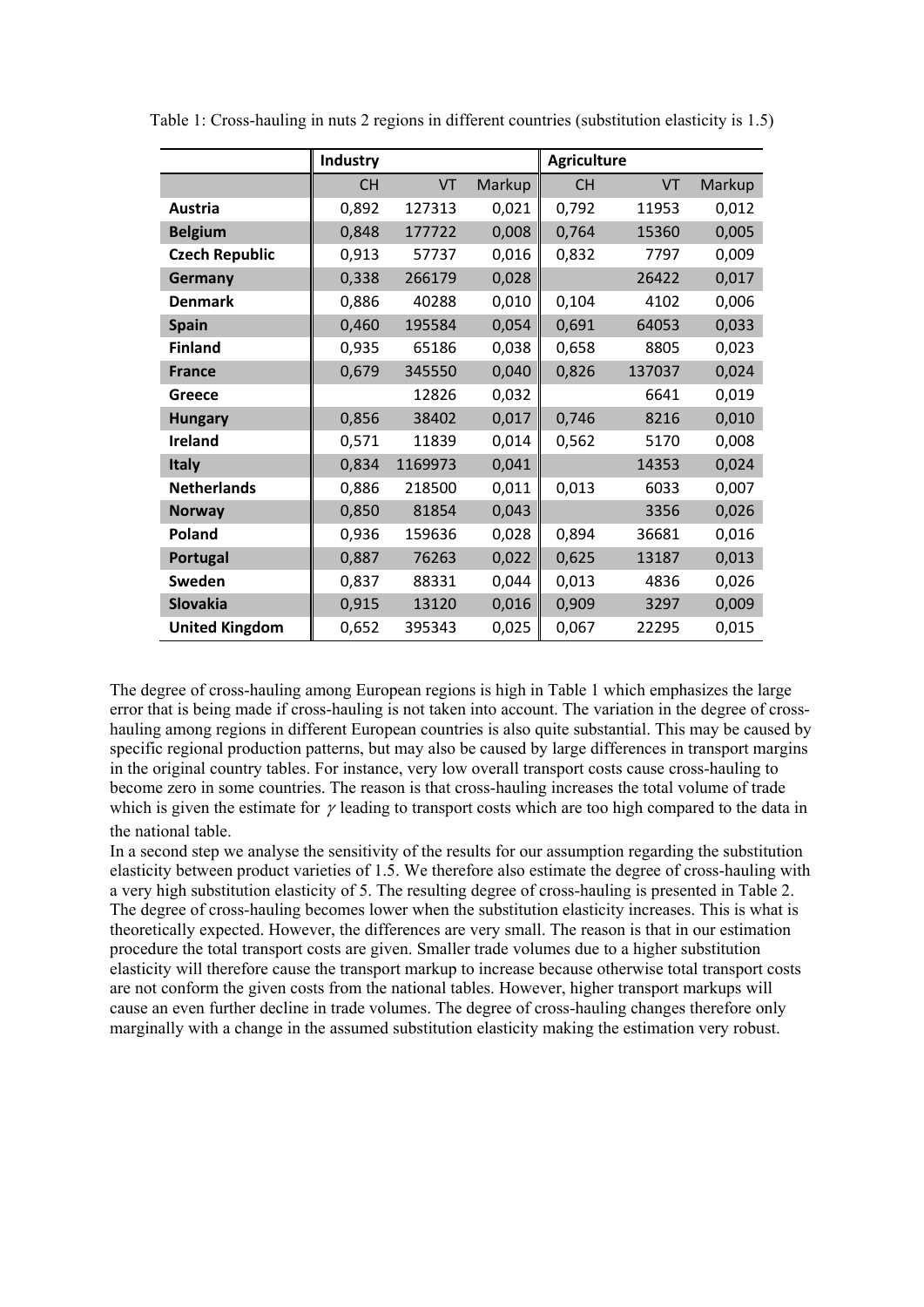|                       | Industry  |         |        | <b>Agriculture</b> |        |        |
|-----------------------|-----------|---------|--------|--------------------|--------|--------|
|                       | <b>CH</b> | VT      | Markup | <b>CH</b>          | VT     | Markup |
| Austria               | 0,890     | 125320  | 0,021  | 0,791              | 11896  | 0,012  |
| <b>Belgium</b>        | 0,847     | 176746  | 0,008  | 0,763              | 15325  | 0,005  |
| <b>Czech Republic</b> | 0,912     | 57107   | 0,016  | 0,831              | 7762   | 0,009  |
| Germany               | 0,335     | 265115  | 0,028  |                    | 26422  | 0,017  |
| <b>Denmark</b>        | 0,885     | 39680   | 0,011  | 0,103              | 4095   | 0,006  |
| <b>Spain</b>          | 0,451     | 192155  | 0,055  | 0,690              | 63733  | 0,033  |
| <b>Finland</b>        | 0,933     | 62821   | 0,039  | 0,654              | 8701   | 0,023  |
| <b>France</b>         | 0,671     | 337493  | 0,040  | 0,825              | 136248 | 0,024  |
| Greece                |           | 12826   | 0,032  |                    | 6641   | 0,019  |
| <b>Hungary</b>        | 0,854     | 37896   | 0,017  | 0,745              | 8176   | 0,010  |
| Ireland               | 0,565     | 11692   | 0,014  | 0,561              | 5156   | 0,008  |
| <b>Italy</b>          | 0,831     | 1149283 | 0,041  |                    | 14353  | 0,025  |
| <b>Netherlands</b>    | 0,885     | 216875  | 0,011  | 0,013              | 6033   | 0,007  |
| <b>Norway</b>         | 0,845     | 79479   | 0,043  |                    | 3356   | 0,026  |
| Poland                | 0,936     | 157533  | 0,028  | 0,893              | 36502  | 0,016  |
| Portugal              | 0,884     | 74789   | 0,022  | 0,621              | 13065  | 0,013  |
| Sweden                | 0,834     | 87138   | 0,044  | 0,015              | 4848   | 0,026  |
| Slovakia              | 0,913     | 12870   | 0,016  | 0,908              | 3273   | 0,009  |
| <b>United Kingdom</b> | 0,647     | 390702  | 0,025  | 0,067              | 22291  | 0,015  |

Table 2: Cross-hauling in nuts 2 regions in different countries (substitution elasticity is 5)

# **Conclusions**

In this paper we presented a new approach to determine the degree of cross-hauling from a regionalization of the supply and use tables. This approach addresses two problems with existing methods: The lack of a theoretical economic foundation for the existence of cross-hauling and an approach that is consistent with respect to the regionalization of *all* regions in a country. Our approach is derived from the sound theoretical Dixit-Stiglitz-Krugman NEG model based on monopolistic competition. It is based on a spatial general equilibrium model and therefore automatically consistent with respect to the estimation of cross-hauling in all regions in a country.

The proposed methodology is illustrated by a regionalization of 19 national European supply and use tables into 250 regional tables. We found that there is a substantial degree of cross-hauling in European nuts2 regions. We also showed that the estimation method is robust with respect to the assumption regarding the degree of substitution among product varieties.

Naturally, the new approach does not suffer from the underestimation of trade and the overestimation of regional input-output multipliers of earlier methods. The new method also gives insight in crucial parameters of the Dixit-Stiglitz-Krugman model such as the mark-up of regional trade transport costs, while it also gives more reliable estimates for regional trade which is crucial for spatial economic research.